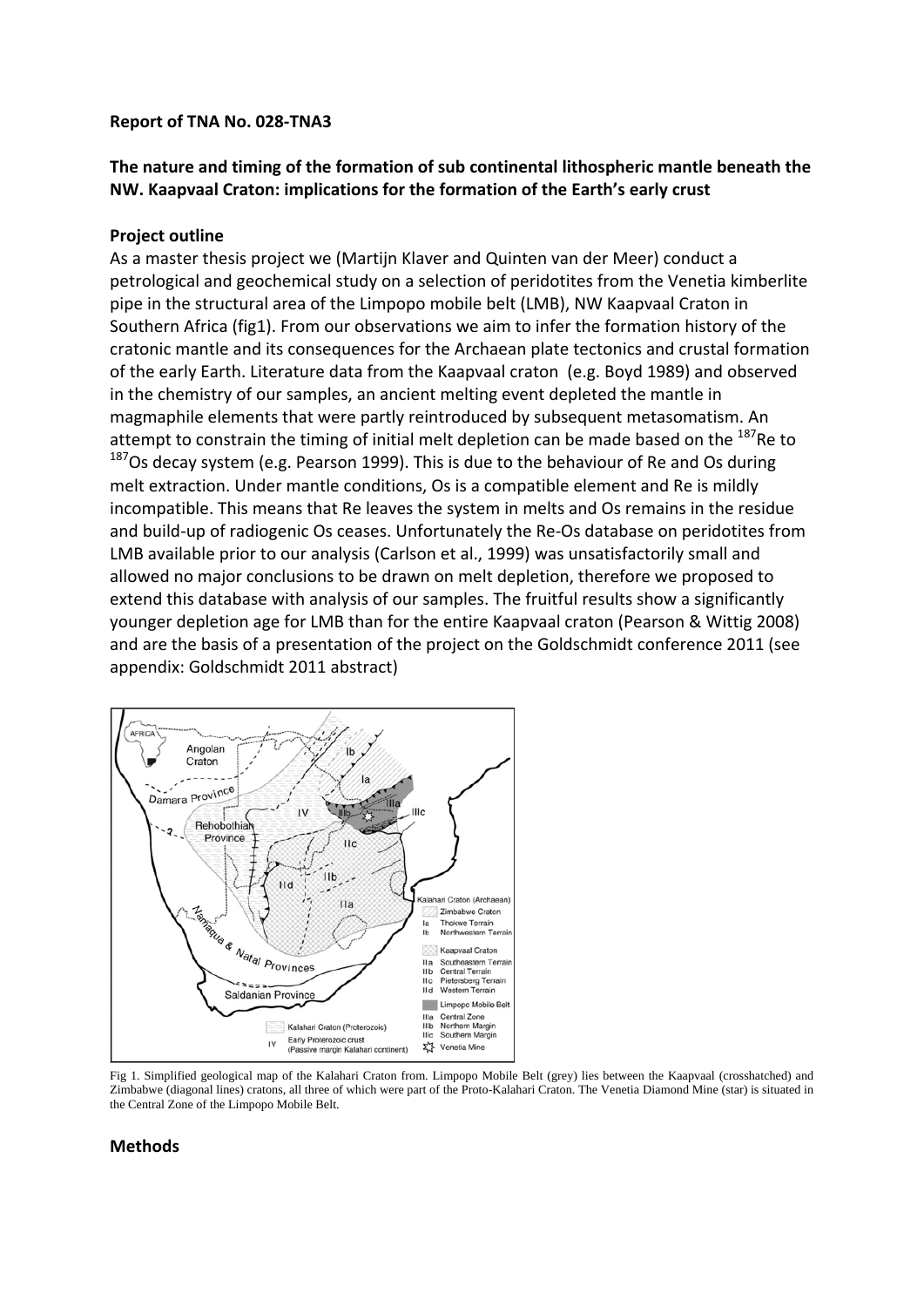From 14‐02‐2011 until 28‐02‐2011 and from 14‐03‐2011 until 28‐03‐2011 (2x14 days) we visited the CNRS/CRPG in Nancy, France. During our visit we were able to measure 24 samples and 6 duplicates as a control. Our starting material consited of finely ground whole rock powders which were spiked with Re and Os and subsequently dissolved in aqua regia under high pressure and temperature in a High Temperature‐Ppressure Asher. The Os was then extracted using liquid‐liquid separation techniques and micro distillation. Purified Os was loaded on Pt filaments and measured on the 262 N-TIMS, mostly using MC Faraday cups with the exception of small samples which were measured using an Ion counter by peak jumping. Re was separated from the Os in liquid-liquid extraction and purified from other constituents by column chromatography. Re isotopes were measured on an ICP‐MS.

### **Results**

The results of our analysis are listed below, included are Re and Os concentrations in the sample, relevant isotope ratios, γOs values (indicate radiogenic Os ratio relative to CHUR), TMA is the Os model age and TRD the Rhenium depletion age. The TRD is best applicable to our samples, it assumes total extraction of Re during melt depletion and assumes all existing Re in the sample is introduced at the time of Kimberlite eruption. TRD always represents a minimum age of melt depletion.

| sample     | Re [ppt] | Os [ppt] | 1870s/1880s | vOs       | 187Re/188Os | (1870s/1880s)i | TMA [Ga]  | TRD [Ga] |
|------------|----------|----------|-------------|-----------|-------------|----------------|-----------|----------|
| 1 AT 1198  | 409.2    | 56.1     | 2.074       | 1533.2    | 44.107      | 1.681          | $2.616$ # |          |
| 2 AT 1315  | 222.2    | 3055.6   | 0.119       | $-5.912$  | 0.350       | 0.116          | 8.138     | 1.567    |
| 3 AT 1324  | 64.5     | 145.5    | 0.123       | $-2.810$  | 2.135       | 0.104          | $-0.124$  | 3.286    |
| 4 AT 1333  | 133.8    | 4875.3   | 0.113       | $-10.915$ | 0.132       | 0.112          | 3.007     | 2.205    |
| 5 AT 1361  | 512.0    | 11325.1  | 0.121       | $-4.738$  | 0.218       | 0.119          | 1.930     | 1.177    |
| 6 ATC 720  | 46.0     | 3056.3   | 0.108       | $-14.618$ | 0.072       | 0.108          | 3.290     | 2.803    |
| 7 ATC 722  | 56.5     | 3275.5   | 0.111       | $-12.894$ | 0.083       | 0.110          | 3.006     | 2.504    |
| 8 ATC 724  | 94.7     | 4558.7   | 0.110       | $-12.995$ | 0.100       | 0.110          | 3.194     | 2.544    |
| 9 ATC 725  | 111.5    | 2158.3   | 0.111       | $-12.234$ | 0.248       | 0.109          | 5.792     | 2.595    |
| 10 ATC 726 | 44.8     | 2693.1   | 0.110       | $-13.730$ | 0.080       | 0.109          | 3.167     | 2.652    |
| 11 ATC 727 | 157.1    | 2351.2   | 0.115       | $-9.470$  | 0.321       | 0.112          | 8.364     | 2.184    |
| 12 ATC 731 | 1033.4   | 2988.1   | 0.124       | $-2.098$  | 1.666       | 0.109          | $-0.127$  | 2.562    |
| 13 ATC 740 | 196.4    | 6129.6   | 0.112       | $-11.884$ | 0.154       | 0.111          | 3.550     | 2.411    |
| 14 ATC 745 | 192.2    | 3922.2   | 0.111       | $-12.242$ | 0.236       | 0.109          | 5.369     | 2.580    |
| 15 ATC 747 | 306.2    | 6521.1   | 0.119       | $-6.628$  | 0.226       | 0.117          | 2.807     | 1.539    |
| 16 ATC 752 | 78.4     | 3362.0   | 0.112       | $-11.496$ | 0.112       | 0.111          | 2.951     | 2.286    |
| 17 ATC 753 | 24.7     | 6198.1   | 0.114       | $-10.201$ | 0.019       | 0.114          | 1.998     | 1.929    |
| 18 AT 1304 | 206.2    | 6467.6   | 0.111       | $-12.833$ | 0.153       | 0.109          | 3.812     | 2.582    |
| 19 AT 1305 | 299.0    | 4390.1   | 0.113       | $-10.815$ | 0.328       | 0.110          | 10.187    | 2.438    |
| 20 AT 1311 | 821.1    | 6325.1   | 0.119       | $-6.227$  | 0.625       | 0.114          | $-2.166$  | 1.981    |
| 21 AT 1334 | 88.3     | 4064.5   | 0.112       | $-12.022$ | 0.105       | 0.111          | 3.006     | 2.372    |
| 22 AT 1338 | 46.2     | 107.3    | 0.124       | $-2.458$  | 2.072       | 0.105          | $-0.112$  | 3.143    |
| 23 AT 1348 | 78.9     | 1139.2   | 0.112       | $-11.971$ | 0.333       | 0.109          | 11.976    | 2.655    |
| 24 AT 1355 | 193.1    | 3847.0   | 0.113       | $-11.293$ | 0.241       | 0.111          | 5.141     | 2.415    |

A compilation of TRD ages of our samples (new) with the pre‐existing dataset (Carlson) is shown in the fig 2 with a close up of the highest concentration in fig 3.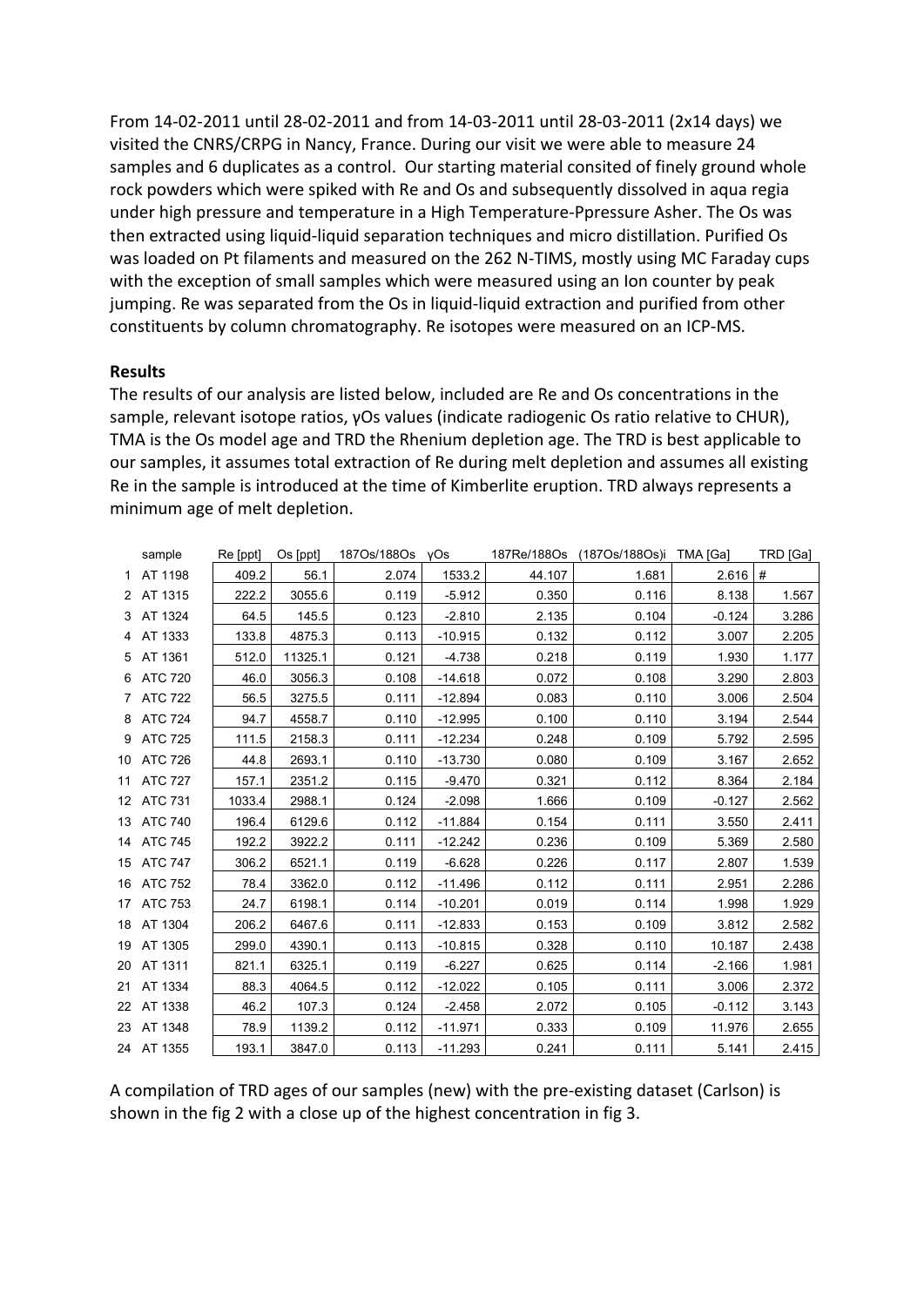

Fig 2. Histogram of Re depletion ages.



Fig 3. Close up of peak in Fig 2. Smaller intervals unravel a distinct peak between 2.5 and 2.6 Ga.

## **Conclusions:**

The Mantle beneath LMB underwent severe melt depletion between 2.5 and 2.6 Ga. This is later than melt depletion in most of the Kaapvaal craton but coeval with addition of mantle‐ derived melt to the central zone of LMB (Zeh et al., 2007).

### **References:**

Boyd, F.R., 1989. Compositional distinction between oceanic and cratonic lithosphere. Earth and Planetary Science Letters, 96(1‐2): 15‐26.

Carlson, R.W., Pearson, D.G., Boyd, F.R., Shirey, S.B., Irvine, G., Menzies, A.H. and Gurney, J.J., 1999 Re‐Os Systematics of Lithospheric Peridotites: Implications for Lithosphere Formation and Preservation. Proceedings of the 7<sup>th</sup> international Kimberlite conference p 99-108

Pearson, D.G., 1999. The age of continental roots. Lithos 48 p 171‐194